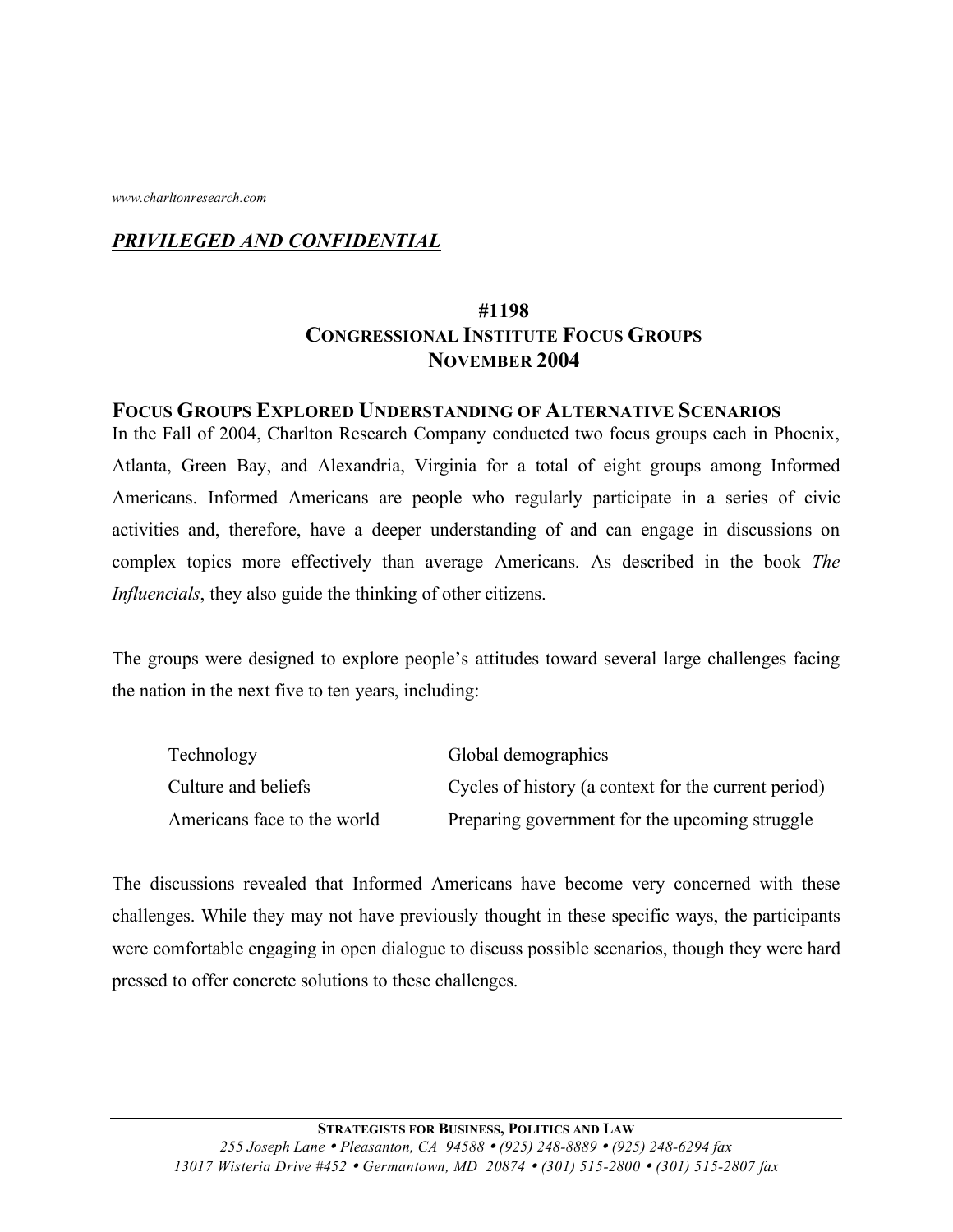Overall findings include:

- The political class is not talking to Informed Americans.
- The top challenges are not being communicated or resolved, and the public wants leadership on these topics.
- Informed Americans are somewhat open to the idea of forming third parties because they view the major parties are excessively partisan and are failing the country.
- The public does not expect immediate answers to these challenging issues. They just want to engage in discussion.
- There is a strong demand for behavioral change among individuals within public institutions, not major institutional change.

# **NEAR FUTURE ISSUES ALREADY WEIGH HEAVILY ON INFORMED AMERICAN'S MINDS**

When asked to identify key things that are changing the world in the next five to ten years Informed Americans, without suggestions from us, mentioned five top challenges, including:

| <b>Top Five Challenges</b>                                                                                                                                                                                                              |  |
|-----------------------------------------------------------------------------------------------------------------------------------------------------------------------------------------------------------------------------------------|--|
| <b>Technology</b><br><b>TM</b><br><b>Global Demographics</b><br><b>TM</b><br><b>Culture and Belief</b><br>TM <sub></sub><br><b>Current Historical Context</b><br><b>TM</b><br><b>Role and Obligations of Political Leadership</b><br>TM |  |
| <b>B</b> e CHARLTON RESEARCH COMPANY                                                                                                                                                                                                    |  |

**Technology**—Respondents mentioned technological advances in medicine, electronics and communication. They believe that America is a technological leader and that, with technology, we have advanced our society greatly. Many believe that technology has allowed families and friends to stay connected as they have spread across the globe. Finally, though they acknowledge that technology has also caused many challenges, they believe that advancement is preferable and inevitable.

#### *Quotes…*

*I think our society just demands technology.* (Atlanta)

*I would take new technology advancements tomorrow even though it would bring new risks.* (Phoenix)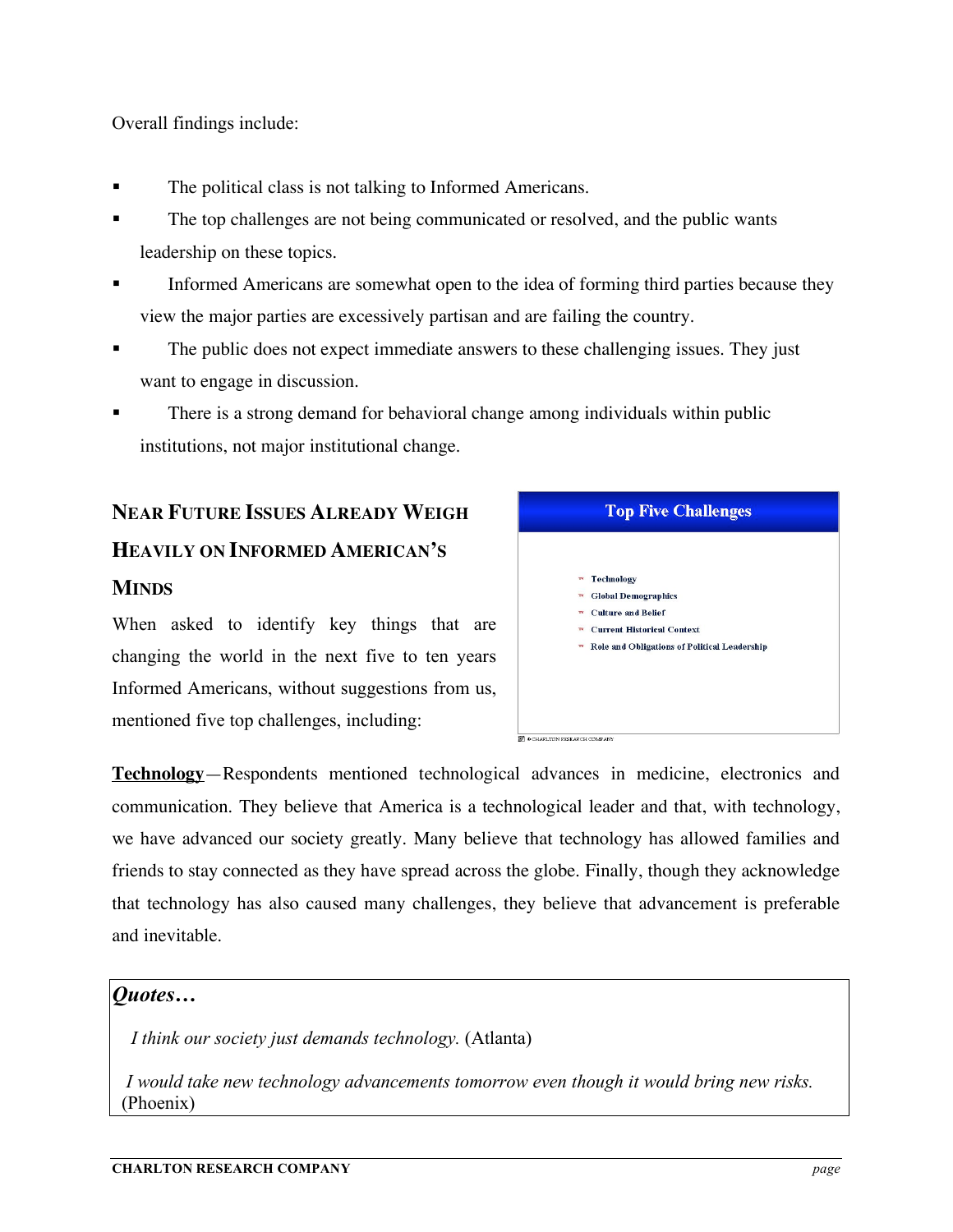**Global Demographics**—Many Informed Americans are internationally-oriented. They regularly watch foreign newscasts and read foreign newspapers online. Others have traveled extensively or hosted foreign exchange students. They acknowledge that America is not an isolated island and believe that the world power structure will change due to impending demographic changes. Issues such as overpopulation, due to high birth rates and increased immigration rates, are considered very important. As countries such as China and India increase their populations and become more industrialized, Informed Americans believe there will be a shift in global power. Informed Americans also worry about the challenge of limited resources caused by increased demand on commodities. They believe the Western focus on consumption has influenced other cultures and has caused the global population to desire more things. Finally, Informed Americans are worried about the aging population in America and the demands it will put on the younger generation.

#### *Quotes…*

*There's going to be a change in the world balance in 30 years. There's going to be more 20-50 year old people, which is the primary work ages, in countries that currently are not major work centers.* (Alexandria)

*But it could be a shift in world power in 20 or 30 years, from Europe and the United States, to Latin America and Africa.* (Phoenix)

*So not only are (Americans) going to have a reduction in retirement over the next five years, we're going to have an explosion (of retirement) immediately afterwards.* (Atlanta)

**Culture and Belief**— These participants hold relatively tolerant views of other cultures. In fact, some suggested that tolerance is an essential American value. They feel that through technological advances the world's cultures are blending as more countries continue to import foreign movies, music and products. Informed Americans are wary of the new awareness of American society among Muslim countries. They view many of the Muslim countries as isolated, harsh and rigid in their belief systems. While there is an understanding about the importance of strong faith and belief systems in these countries, there is also a high level of frustration with 'radical believers'—those who do not think any other system can jointly exist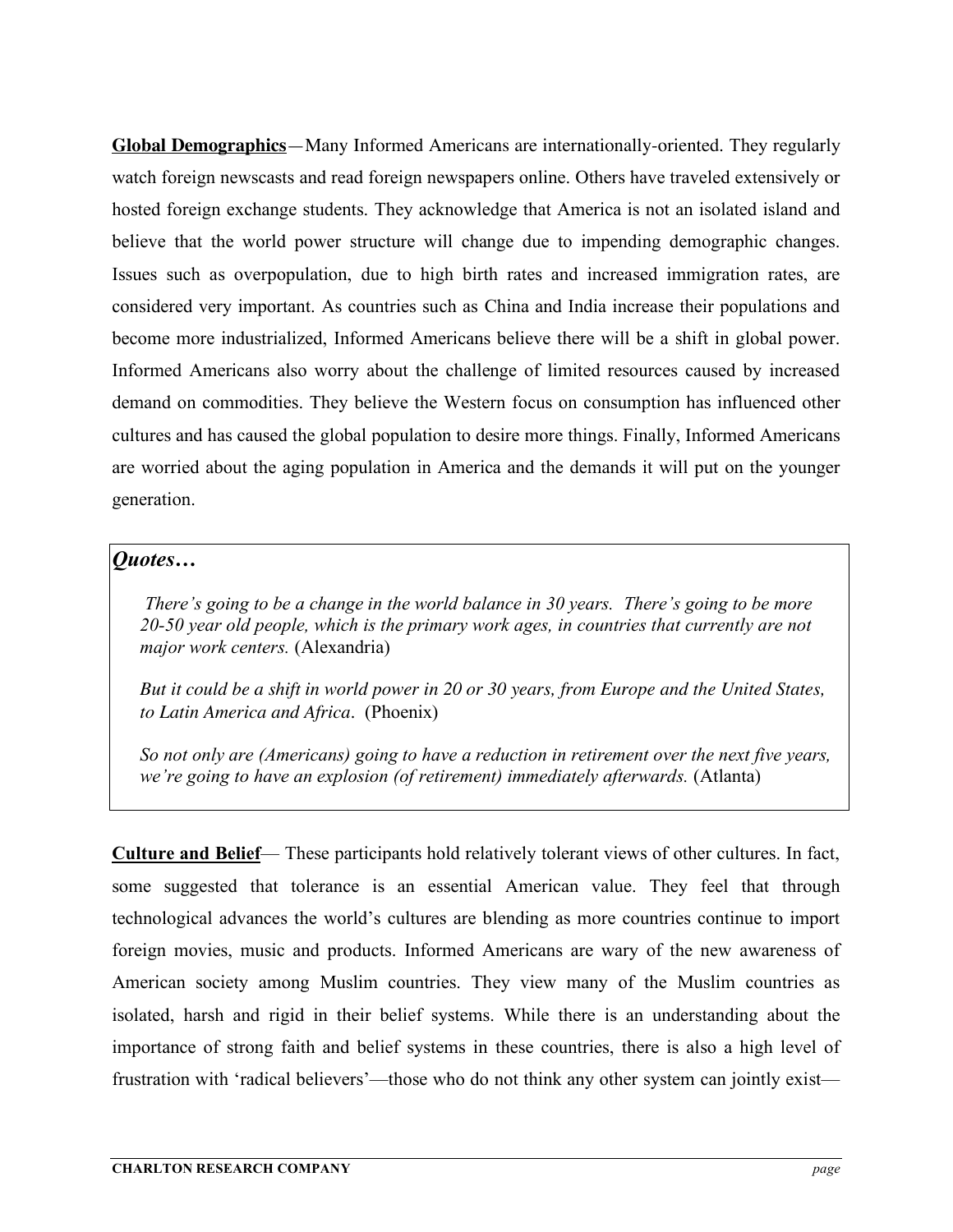who use violence to prove their point. They indicate that Americans, like Muslims, are not willing to ignore our core values, including respect for all races and genders, to co-exist with these extremist countries. Finally, Informed Americans acknowledge a growing divide among the world's rich and poor countries which they believe is often exacerbated by the process of industrialization as well as corporate greed.

#### *Quotes…*

*But the natural order is upset (in Arab countries). A lot of these areas there, which are based on religion, a lot of homogeneous societies, and as they see the world changing too I think that breeds some of this defensive mechanism. The people that are in power do not want to give up that power. They don't want to see religious and racial (change) – they're a hold out.* (Atlanta)

*I think a truth that most Americans believe is the freedom to be who you are.* (Atlanta)

*Don't underestimate the depth of spiritual belief of Americans. (in comparison to Muslim beliefs).* (Atlanta)

*But you know (Muslim countries treatment of women) exposed the fallacy of tolerance as a virtue. Tolerance is not a virtue…You're intolerant of what's wrong and we should be intolerant of the way those women are being treated. You should be intolerant of terrorism. When something is wrong you're intolerant.* (Atlanta)

**Current Historical Context**—Informed Americans regard the country as being in a moment of major crisis, however, there is no real sense of historical context for where we are as a nation today. Though they remember studying certain events in our history, they do not know how to apply that experience to solving current challenges. In addition, they believe that our world has changed so much since 9/11 with a shift in world power, terrorism, and a war with no end in sight that we are in uncharted territory.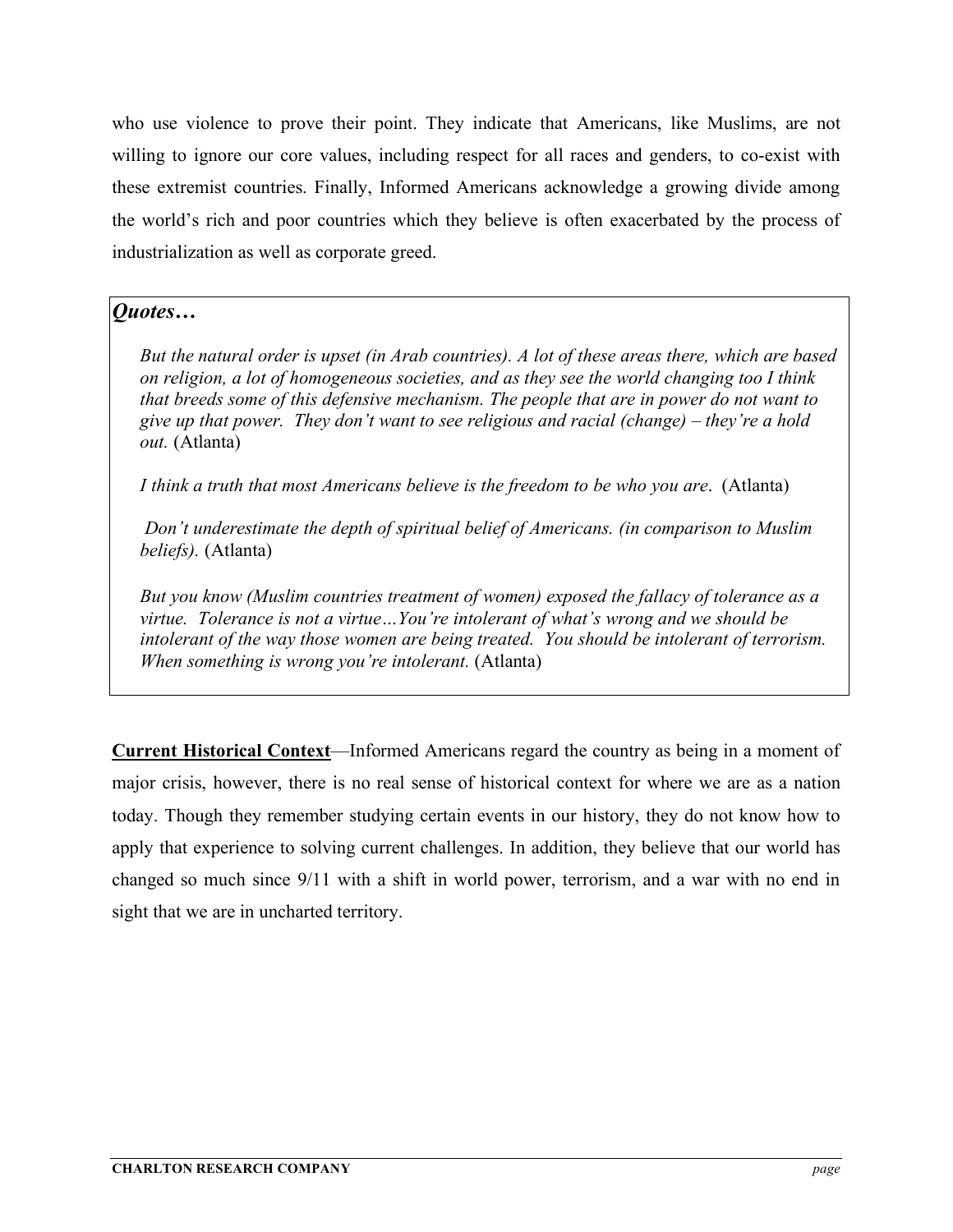### *Quotes…*

*There is no justification for terror because it has some beginning, but it has no ending. World War I had a beginning and it had an ending. We knew who the enemy was, we could whoop the enemy. But we don't know who this enemy is because this enemy has many faces. Some of the people from America are involved with the terrorists. They're you're next door neighbor.* (Atlanta)

*Well each (event in history) is a stepping stone, either into déjà vu, or into a new era where we're going to learn new things, such as this terrorism thing.* (Phoenix)

**Role and obligations of political leadership**—The Informed Americans agree that these issues are very complex and acknowledge that America would have a very difficult time solving them. Even though there is a level of frustration with them, optimism about our basic political institutions and the way they are designed exists. Most believe we can work within these institutions to progress change. However, Informed Americans are frustrated with the country's political leadership in dealing with these issues. They believe that politicians at all levels are too concerned about partisan politics and retaining personal power to honestly tackle the issues.

#### *Quotes…*

*It's all a big game (for politicians to deal with these issues). It's not really always for the good of the world, it's just what's most popular at the time…And that falls back on our leadership.* (Alexandria)

*So we have partisanship. We have this kind of disconnect between reality and the political leadership.* (Phoenix—summarization of discussion by moderator)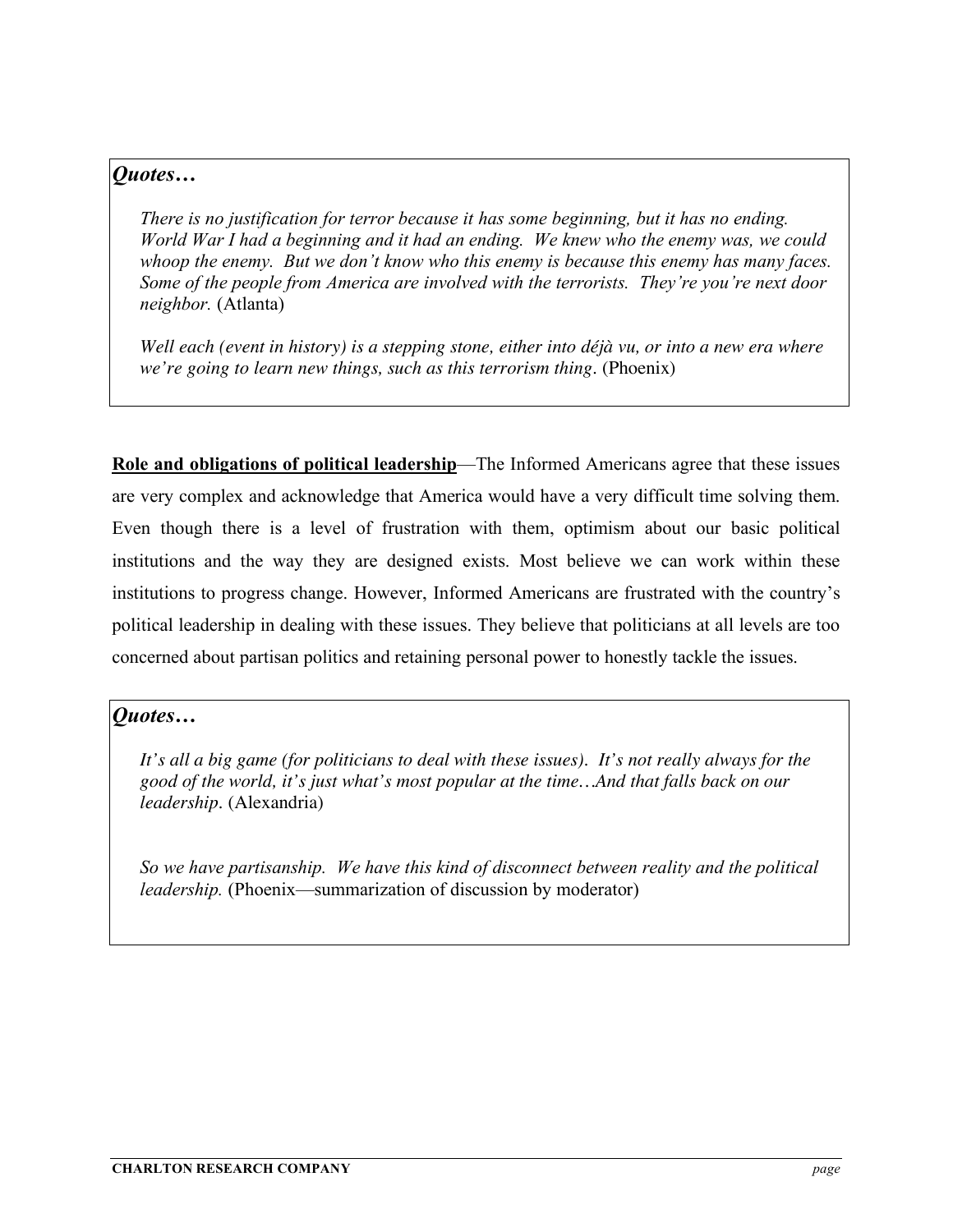*I think the last successful presidency we had, and it ended up being unsuccessful, was Lyndon Johnson. He took responsibility. I've never seen a President since him take responsibility for anything. It's always what the polls say. Lyndon Johnson did a lot of good things for this country. There was a lot of social change in that presidency. Vietnam was his big downfall, but again, who took the blame for it all? Him. That's leadership.* (Green Bay)

Finally, discussing such wide-reaching, often nebulous, challenges allowed Informed Americans to view the country's more specific issues such as crime, healthcare and social security reform, the environment, education, energy and the economy more clearly. They feel these issues are resolvable and have thought about them in more depth. They want these "easy" issues resolved so that we can focus on addressing the more complex future challenges.



# **Other Challenges Mentioned** ™ Healthcare **M** Social Security ™ Environment  **Education** ™ Energy ™ Economy ™ Crime CHARLTON RESEARCH COMPANY

## **POLITICS AND THE MEDIA SEEN AS DRIVING THESE ISSUES**

Politics and the media are seen as the driving forces behind these challenges, though not always in a positive way. Participants frequently complained about both groups and believe there is a serious lack of accountability within these institutions for its people to be truthful and open to solving issues.

Informed Americans are very media savvy. They do not rely solely on the network news outlets to receive their information because they believe those outlets are biased. They seek out alternate opinions on cable networks and the Internet. The media as a whole are viewed as sensationalists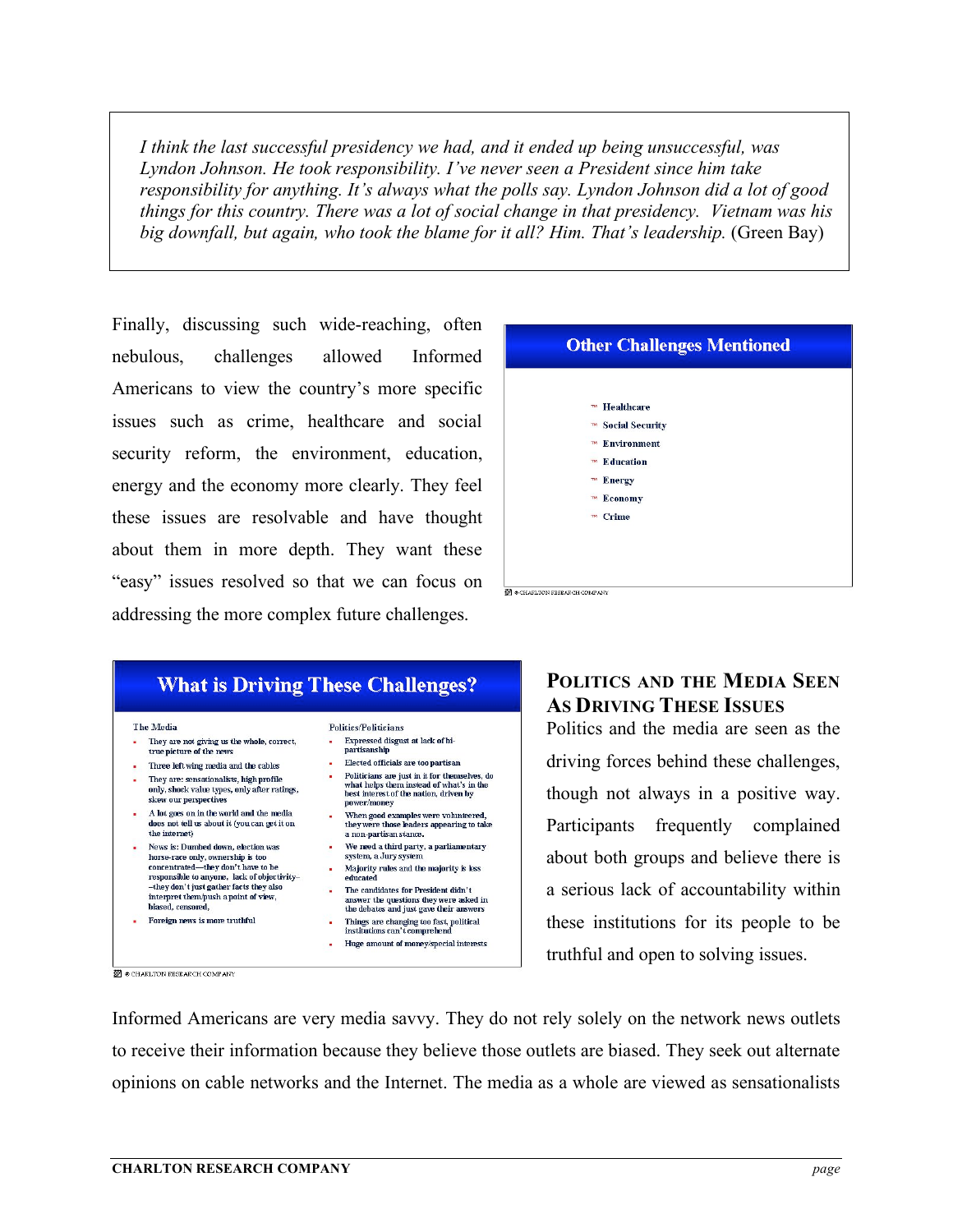who offer a distorted picture of the world as they chase the stories that will improve their ratings. They believe the news is oversimplified for the masses and lacks objectivity. They do not feel that newscasters should offer interpretations of the news, but instead should just present facts. Many offered examples of foreign news sources as being more objective and in-depth. On the flip side, they acknowledge that while the Internet provides a great deal of news information sometimes too much information—it can be unreliable.

#### *Quotes…*

*If you're looking at (the media) to educate you, no (they can't do that). If you're looking to inform, that's what they're here to do is inform you. To educate you need to go and get a complete understanding of all aspects of (an issue). There's just not enough time in a news broadcast to do that. So if they plop something on the table, they've informed you of it, and then if that interests you, it's up to you then to go further and educate yourself on it.* (Phoenix)

*People who rely on the networks (for news), well, they're not getting much.* (Alexandria)

*Media I think has really gone downhill. They'll be the harbor of special interest people.* (Atlanta)

*The media…used to be this ideological monopoly with three networks that all gave you the same left wing opinion and then CNN came along with their left wing opinion, so then we had four to choose from. And now people have access to the radio shows, the Internet, Fox News.* (Atlanta)

*I think you're right. I think it's dumbed down. I read today where the three major network heads got together for an open forum to discuss their failure in providing something beyond just the sensational headline. I think it seemed like the entire election coverage was built on making this a horse race, on keeping that contest aspect of it alive. If they had to emphasize one thing over another, one side over another, on any given day to keep that contest – I think they created a situation and then obviously they can choose what they wish to cover in the news.* (Green Bay)

Informed Americans hold equally negative views of politicians. They express disgust at the lack of bi-partisanship among politicians, though they acknowledge that it reflects the current divided tone of the country. When examples of respected politicians were volunteered, they included leaders who appeared to take a non-partisan stance to solve an issue. Many mentioned the fact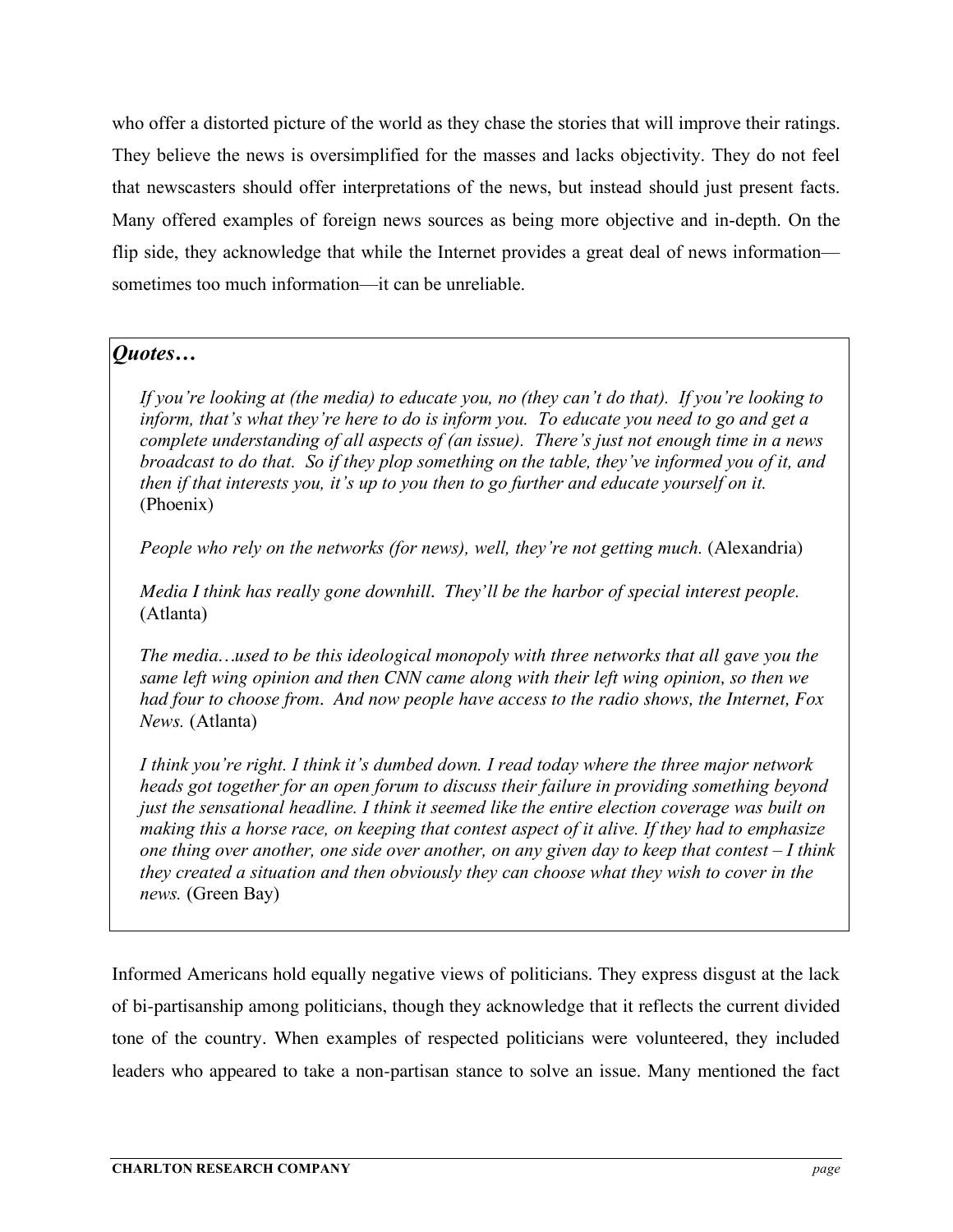that we need a new party system—perhaps in the form of a third party or parliamentary system that balances the needs of all citizens.

They also mentioned the fact that our short election cycle often does not allow politicians to formulate or support long-term solutions to issues. They specifically mentioned the fact that the 2004 presidential and congressional candidates refused to tackle difficult long-term issues such as Social Security or healthcare reform. Politicians are viewed as driven primarily by re-election, power and money. This narrow focus does not allow politicians to represent the majority, but instead gives extremist special interest groups more power.

Finally, Informed Americans agree that the world is changing faster than our political institutions. While some changes need to be made in order to keep up with our changing world, Informed Americans are optimistic that our core institutions are able to respond to the country's challenges. However, a frustration exists that our politicians choose not to solve our most complex issues because of special interests and partisanship. They believe the example of America's response to 9/11 proves that we can get things done within our institutions when needed. They are frustrated that it takes a crisis to make our institutions take a problem seriously and point to challenges like Social Security reform as a problem that is languishing in political bureaucracy and waiting for the real crisis to begin once the Baby Boomers retire.

#### *Quotes…*

*I was going to come back to bi-partisanship. It just seems like they don't do what's right for the majority of the people. Everybody's not going to be the same – that's society in general. You're going to have rich people and you're always going to have poor people. But, when it comes to the big issues like protection, education and stuff like that, they need to work together to get that – available health care for everybody – and put those issues aside… You're always going to have differences and you're always going to have people that are not on your same page. Just like in our work, if something happens it's majority rules and who cares if you don't like it or not, you've got to play by it.* (Atlanta)

*Special interest groups – you've got every kind of side group putting pressure on the legislature, or on the Congressional people, from the drug industry to the ecology people, so that they're getting an inordinate amount of attention to their particular point of view rather than what is a common sense and correct view*. (Atlanta)